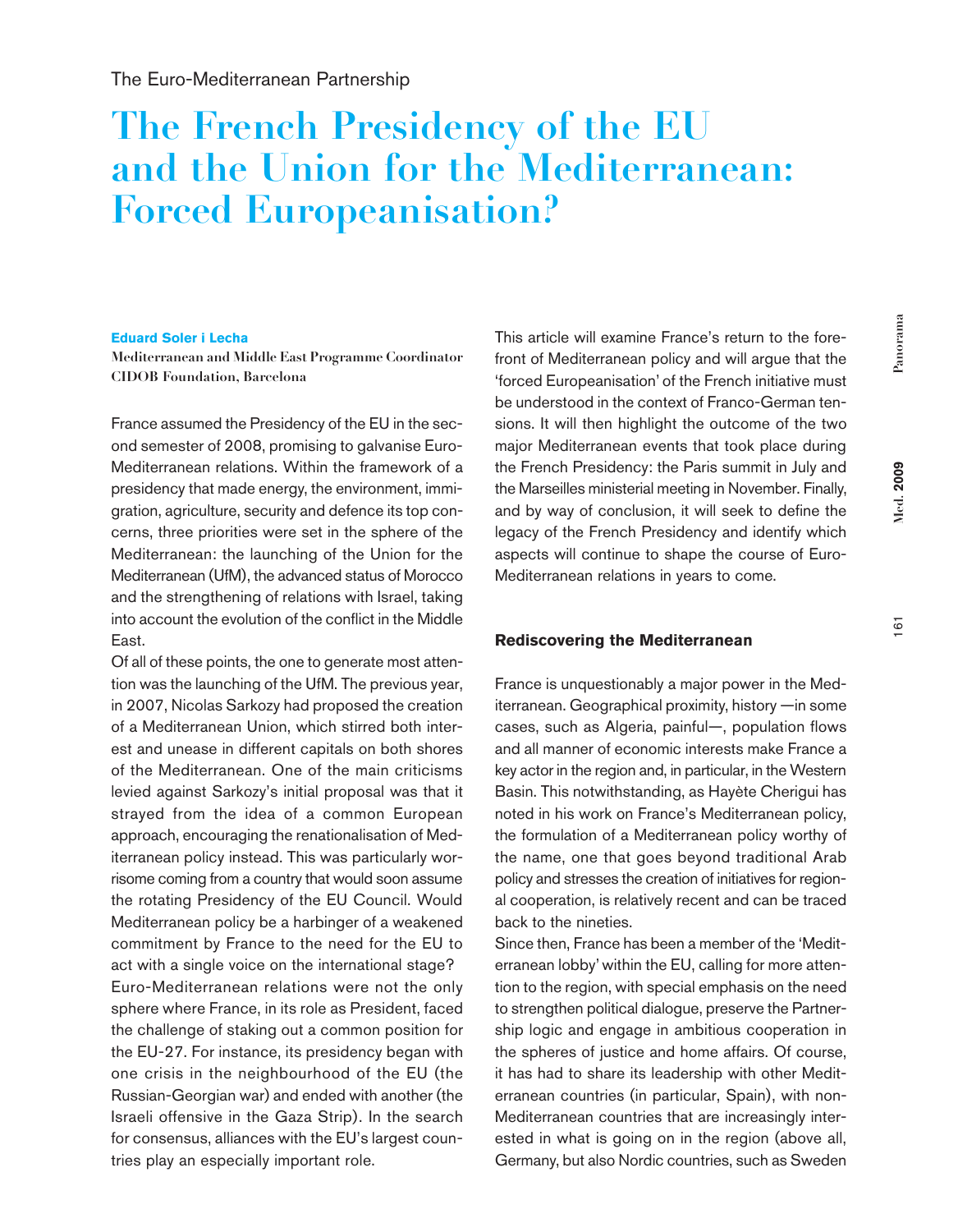and Finland) and with the European Commission (which has played a dominant role in driving and developing the Barcelona Process). Its inability to impose its hegemony, as well as the disappointment stemming from the poor results of the Euro-Mediterranean Conference in Marseilles in 2000, have, until recently, prevented France from becoming more involved in the Mediterranean agenda.

In full campaign mode, the then-candidate Nicolas Sarkozy gave his famous Toulon speech in February 2007. Three months later he repeated his pledge to implement what was then called the Mediterranean Union in his speech celebrating the results of the elections. This renewed interest in Mediterranean issues was not a mere pet project of Sarkozy's. Among his closest advisors (such as Henri Guaino), but also in several French academic and economic circles, there was a consensus, on the one hand, that neither France nor Europe could afford to ignore their neighbours to the south and, on the other, that France should be leading the effort.

The French rediscovery of the Mediterranean awoke interest and expectations, as well as a certain apprehension, among its European and Mediterranean partners. For actors such as Spain or the Commission, this was due to the extent to which the initiative was seen as an attack on the Barcelona Process and as undermining their leadership in the field. For many central and northern European countries, it was because the initial proposal excluded them from the new design. For Turkey, it was because the proposal was presented as an alternative to accession. Finally, for some Arab countries, it was because they viewed France's return to the Mediterranean as an attempt to re-establish its hegemony.

# **The Mediterranean and the Franco-German Axis**

The concerns that surfaced on both sides of the Mediterranean soon became varying degrees of pressure to modify the French proposal to make it acceptable. In 2007, Spain and Italy ensured that what would henceforth be known as the Union for the Mediterranean would not contradict but rather would complement the Barcelona Process, that it would not be tied to Turkey's accession process and that the Commission would be involved. However, it was German pressure that ultimately brought about a more acute restructuring of the proposal in 2008.

As Dorothé Schmid has correctly noted, the hackles raised by Sarkozy's initial proposal show that France may remain a major player in the Mediterranean, but it can no longer act alone. Indeed, it was precisely this desire to act alone that gave rise to Germany's misgivings. This apprehension was further compounded by the fact that this lukewarm attitude toward Europe was hardly new and was moreover being projected just prior to France's assumption of the EU Presidency. Would France choose to use its presidency to benefit its own national interest? How would such an attitude affect the health of the Franco-German axis?

Despite occasionally divergent interests and regardless of the political stripes of their leaders, Berlin and Paris have, for decades, tended to promote major decisions at the European level jointly in what is known as the 'Franco-German axis'. Sarkozy's proposal for a Mediterranean Union entailed a break with this tradition: not only was there no coordination with Germany, but that country was moreover excluded from an initiative that seemed to embrace a logic based on spheres of influence. Were the sponsors aware of the effects of this decision? According to Sylvie Goulard, it is troubling whether it was simply a poor calculation or an intentional break.

Whatever the case, the German government, led by Chancellor Merkel, repeatedly expressed its dissatisfaction. After months of increasingly frosty relations between Merkel and Sarkozy, on 3 March 2008, they reached a compromise whereby Germany would support the launching of the Union for the Mediterranean (with the innovations it entailed), but within the framework of the Barcelona Process. The so-called 'Hannover compromise' paved the way for the recovery of the Franco-German motor and the re-Europeanisation of a controversial initiative.

## **The Results of the Paris Summit and Marseilles Ministerial Conference**

Seven Euro-Mediterranean meetings were held during the French Presidency. Two of them deserve special attention due to their importance in defining the future of the UfM: the Paris summit and the Foreign Affairs ministerial meeting in Marseilles. In addition to these meetings, ministerial meetings were also held on trade, industry, employment, health and water. In other words, although attention was centred on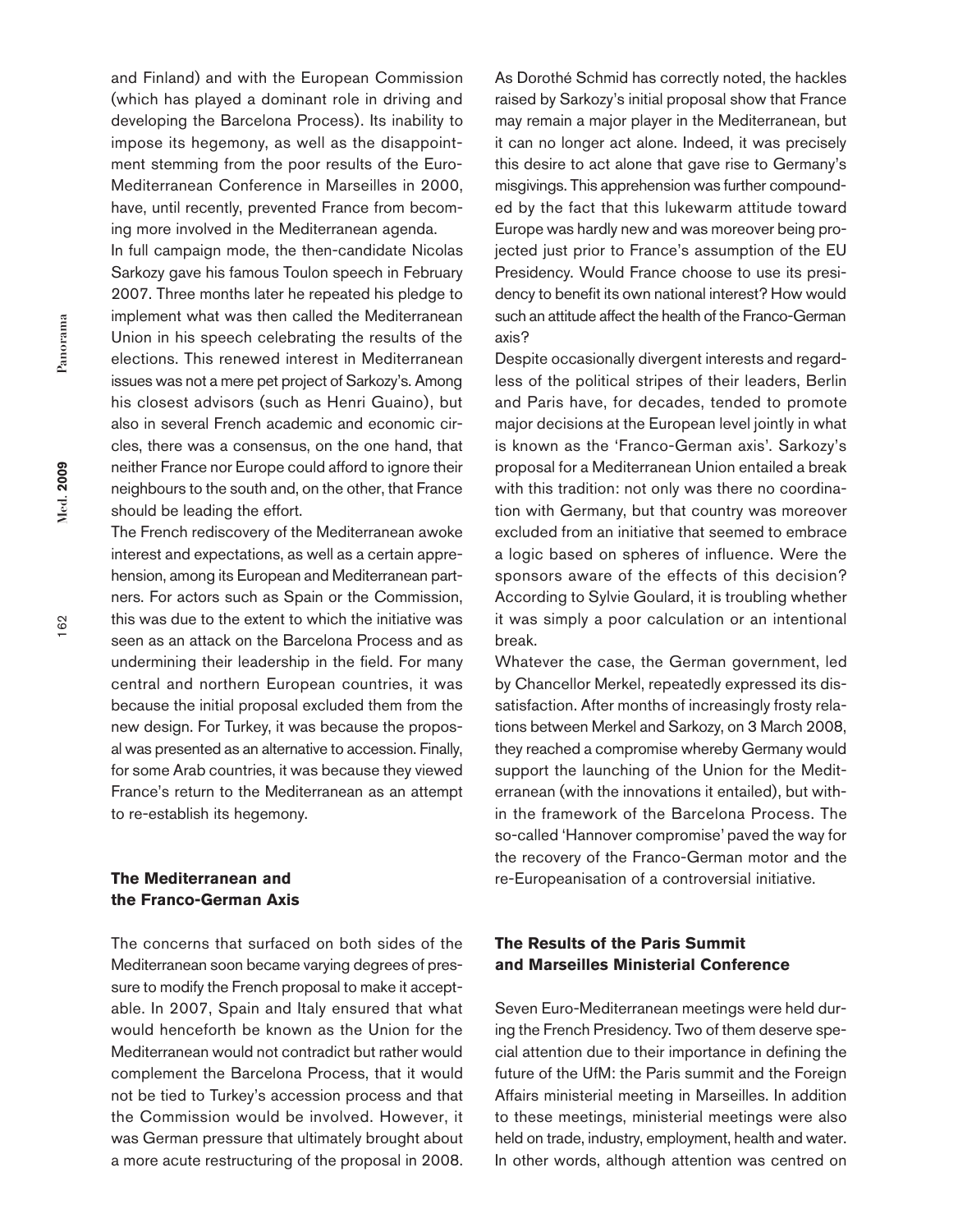163

defining the structure of the UfM, activities continued to be conducted under the Barcelona Process. Just a few days after assuming the Presidency of the Council, France hosted the Summit for the Mediterranean. On 13 July, the leaders of the countries of the EU and of the southern and eastern Mediterranean countries, as well as observers from several multilateral organisations, met in Paris. The summit served as the starting gun for the UfM and was viewed by analysts and commentators as a major diplomatic success, the result of the intense and ongoing involvement of the French president at the meeting.

This involvement not only translated into a very high level of attendance and representation, but also a series of bilateral encounters facilitated by the summit, such as those held between the Presidents of Lebanon and Syria or between Ehud Olmert and Mahmud Abbas or the talks between Syrians and Israelis mediated by Turkey. Sarkozy himself, in a speech to the European Parliament summarising the French Presidency of the EU, underscored the political dimension, noting that the UfM was 'the organisation of an ongoing dialogue between Europe and the Mediterranean and, therefore, with the Arab countries', in which the EU would not settle for 'the role of provider of funds'.

In addition to promoting political dialogue, the Paris summit aimed to shape this new phase in Euro-Mediterranean relations. Although the Foreign Affairs Ministers were tasked with working out the details at their meeting in November, the Heads of State and Government sketched out the main lines. Among the main changes, at the institutional level special attention should be called to the holding of regular summits and the creation of a secretariat, a co-presidency and a joint permanent committee of senior officials. As for content, the Barcelona Declaration was kept as a reference point, but a new type of project was rolled out, based on the idea of variable geometry, with infrastructure, solar energy, maritime depollution, higher education, civil protection and business development as priority areas.

The Paris summit ultimately offered a sense of continuity with regard to the Barcelona Process, but also afforded a larger role to the inter-governmental dimension at the expense of the common Community approach. This notwithstanding, the Paris Declaration contained several ambiguities and it was necessary to wait until the Marseilles meeting to see how the UfM would be defined. One of these ambiguities,

the role of the Arab League, prevented further progress in the months between Paris and Marseilles.

# **The Marseilles Declaration was a veritable balancing act and exercise in ambiguity that substantially affected the issue of the Secretariat**

The agenda for the ministerial meeting in Marseilles, held on 3 and 4 November, was packed. A solution had to be sought to the issue of the Arab League's participation, the headquarters and structure of the new permanent Secretariat had to be chosen and additional details had to be provided on how the UfM would operate. Following complicated talks, a compromise was reached: the Arab League would participate in the meetings and bodies of the UfM, a reference to the Arab Peace Initiative would be included and an Israeli would hold one of the vice-presidencies of the new Secretariat. Once these issues had been settled, Barcelona was chosen as the site of the Secretariat, although the appointment of its executive officers was postponed to a later date, as was the definition of its legal status. The Marseille ministerial meeting likewise failed to sufficiently clarify how the six selected projects would be carried out, with what funds and how they would fit with the rest of the activities conducted under the traditional Barcelona Process.

In short, in order to ensure that the ministerial meeting ended with agreements and to satisfy as many countries as possible, the Marseilles Declaration was a veritable balancing act and exercise in ambiguity that substantially affected the issue of the Secretariat. It was assumed that a series of meetings would be held beginning in December to clarify the more technical details. What no one foresaw was that the Israeli offensive in the Gaza Strip, at the end of the French Presidency, would block any chances of further progress.

## **Conclusions: The Legacy of the French Presidency**

Euro-Mediterranean relations were substantially transformed under the French Presidency of the EU. Five